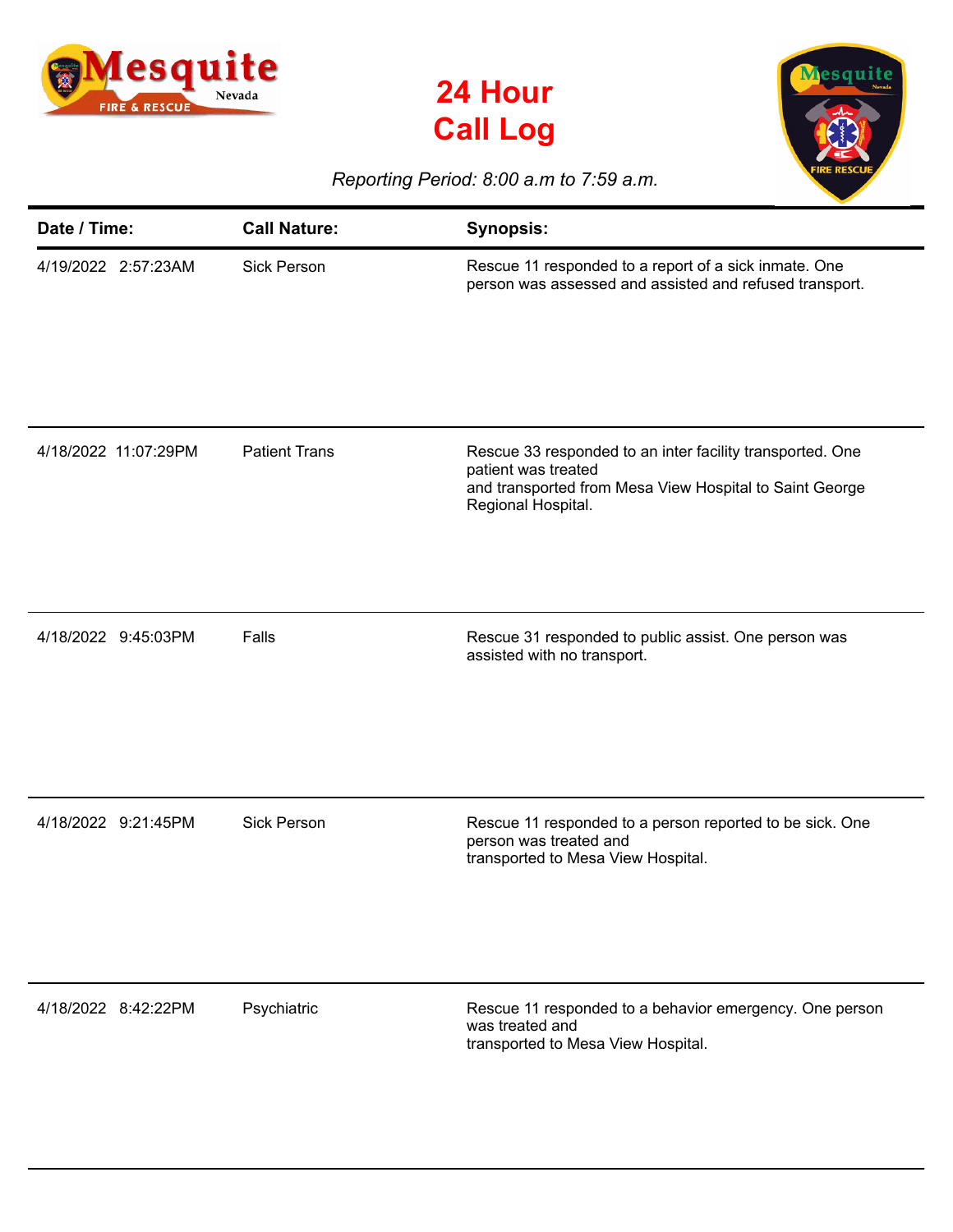| Date / Time: |                     | <b>Call Nature:</b>  | <b>Synopsis:</b>                                                                                                                                                |
|--------------|---------------------|----------------------|-----------------------------------------------------------------------------------------------------------------------------------------------------------------|
|              | 4/18/2022 7:13:37PM | <b>Patient Trans</b> | Rescue 33 responded to an inter facility transport. One patient<br>was treated and<br>transported from Mesa View Hospital to Saint George Regional<br>Hospital. |
|              | 4/18/2022 6:31:08PM | Hemorrhage           | Rescue 11 and Rescue 12 responded to call a for a person<br>having a hemorrhage.<br>One person was transported to the hospital for further<br>evaluation.       |
|              | 4/18/2022 6:20:10PM | <b>Breathing</b>     | Rescue 31 and Rescue 33 responded to a call for a person<br>having breathing<br>problems. One person was transported to Mesa View for further<br>evaluation.    |
|              | 4/18/2022 4:38:27PM | <b>Sick Person</b>   | Rescue 12 responded to a person that the reported to be sick.<br>One patient was<br>treated and transported to Mesa View Hospital.                              |
|              | 4/18/2022 3:50:22PM | <b>Patient Trans</b> | Rescue 33 responded to Mesa View ER for a critical care<br>transport to<br>Intermountain St. George.                                                            |
|              | 4/18/2022 2:58:31PM | MVA with Injury      | Rescue 31 and Engine 31 responded to a motor vehicle<br>accident. No vehicle<br>accident was found. Rescue 31 and Engine 31 clear and<br>availible.             |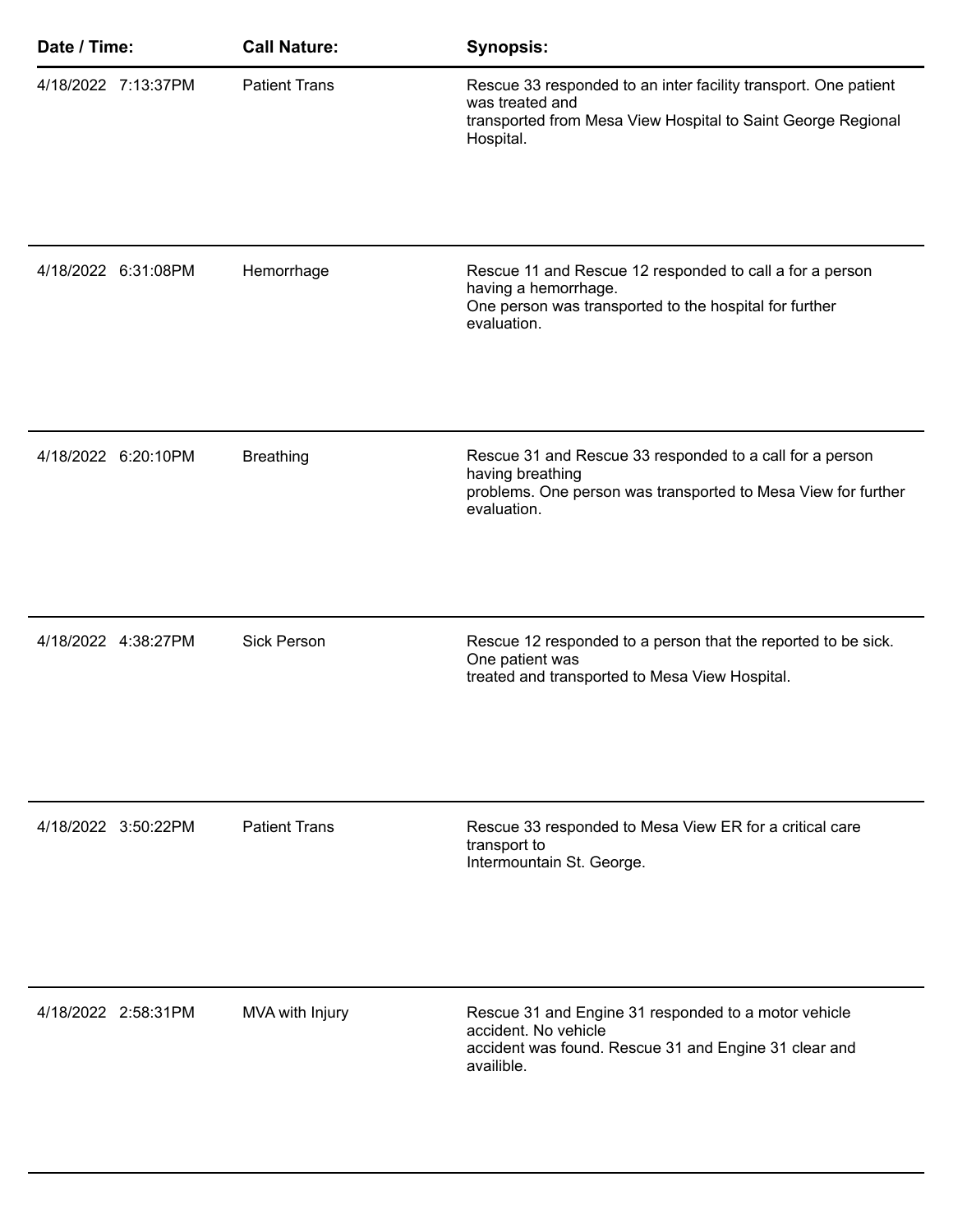| Date / Time:         | <b>Call Nature:</b>  | <b>Synopsis:</b>                                                                                                                                                                                                                                                         |
|----------------------|----------------------|--------------------------------------------------------------------------------------------------------------------------------------------------------------------------------------------------------------------------------------------------------------------------|
| 4/18/2022 2:39:08PM  | <b>Patient Trans</b> | Rescue 31 responded to Mesa View hospital for a inter facility<br>transport. One<br>person was transported to Mesa Valley Estates post surgery.                                                                                                                          |
| 4/18/2022 1:36:37PM  | <b>Sick Person</b>   | Rescue 11 and Battalion 3 responded to a call at the Highland<br>Manor for a sick<br>person. One person was transported to the hospital for further<br>evaluation.                                                                                                       |
| 4/18/2022 12:51:35PM | <b>Sick Person</b>   | Rescue 11 and 12 responded to reports of a sick person. Upon<br>arrival on scene<br>the elderly male was alert and oriented and refused all medical<br>care.                                                                                                             |
| 4/18/2022 10:55:00AM | MVA with Injury      | Rescue 11, Engine 31, and Chief 2 responded to reports of a<br>pickup truck stuck<br>in the Virgin River. Upon arrival, a Dodge pickup was found<br>stuck in the river.<br>No occupants were inside the truck. The scene was left with<br>Mesquite Police<br>Department. |
| 4/18/2022 10:37:29AM | Fire Alarm           | Rescue 11, Engine 11, Engine 31, Battalion 3, Chief 2,<br>responded to a possible<br>fire. Upon arrival no signs of fire or smoke no audilbe alarms.<br>Continued for<br>investigation.                                                                                  |
| 4/18/2022 10:22:05AM | <b>Patient Trans</b> | Rescue 33 responded for a Interfacilty transport. Rescue 33<br>treated and<br>transported one patient to Summerlin hospital.                                                                                                                                             |